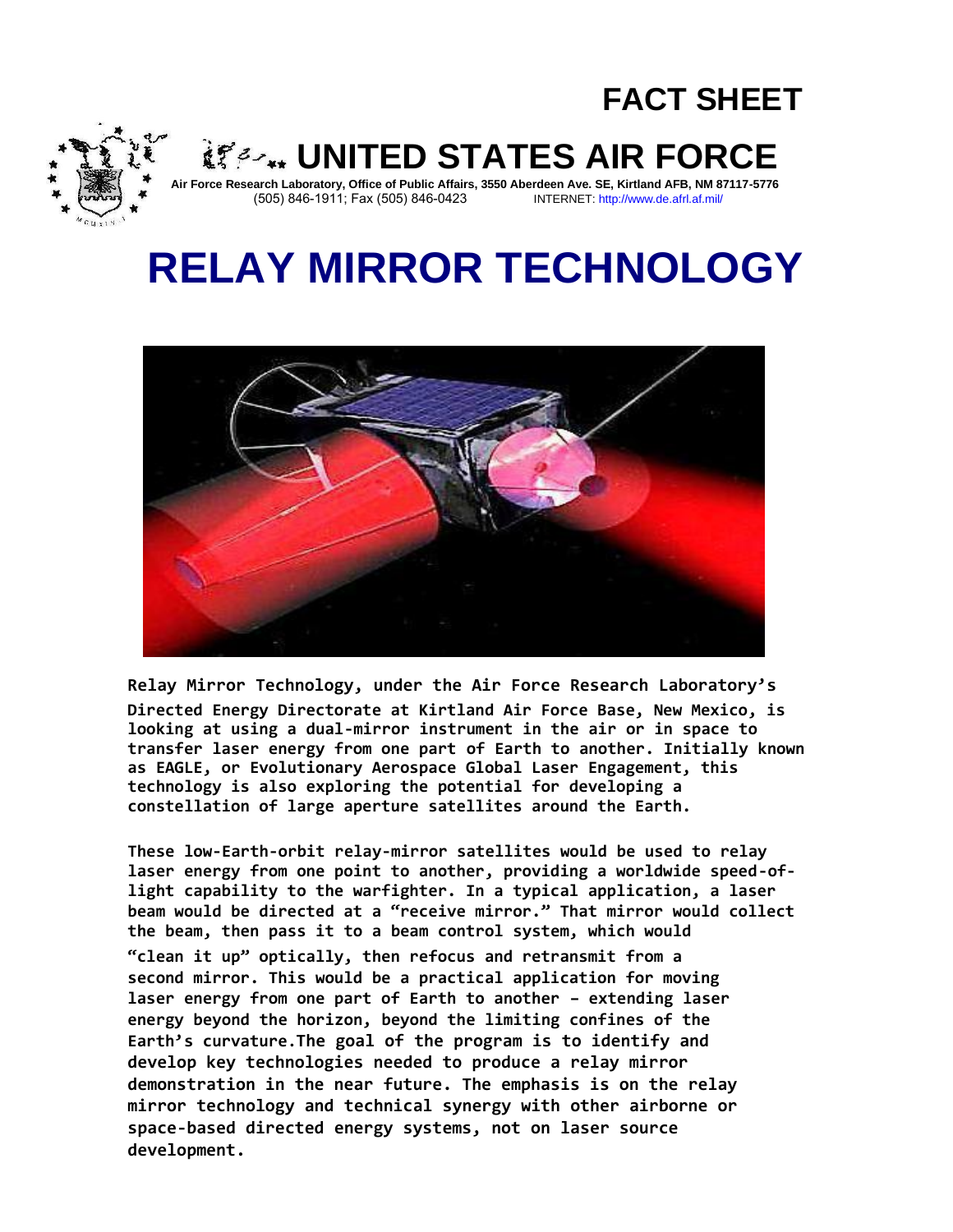**In attaining this goal several critical technologies must be examined. They include space vehicle design, vibration and thermal management, attitude control, large angle slewing and momentum control of a multibody system (two mirrors, optical bus and space bus). In terms of optics, the system must be able to precisely point, acquire and track the laser source and the targets, requiring line-of-sight maintenance for both mirrors. Finally, large, lightweight (potentially deployable) mirrors must be developed as well as optical coatings and tech- niques for controlling jitter and optical aberrations.**

**The Directed Energy Directorate is developing a subscale relay mirror payload to reduce program risk and demonstrate critical technologies. Known as the Aero- space Relay Mirror System, or ARMS, the project will utilize two 75-centimeter telescopes to redirect laser energy from the ground to objects in the air or space.The product of the ARMS program will be an upgradeable relay mirror testbed that demonstrates traceable performance to that of potential airborne and space based operational systems.**

**Some of this research builds on the Directorate's Relay Mirror Experiment, conducted in the late 1980s and early 1990s. This was an experiment to deter- mine the precision upon which scientists could fire a ground-based laser to an orbiting mirror passing overhead, and bounce – or relay – that laser beam from that mirror to a target board on the ground several miles away. The experiment, which was repeated many times using Air Force facilities in Maui, Hawaii, proved this could be done successfully.**



**Current as of April 2006**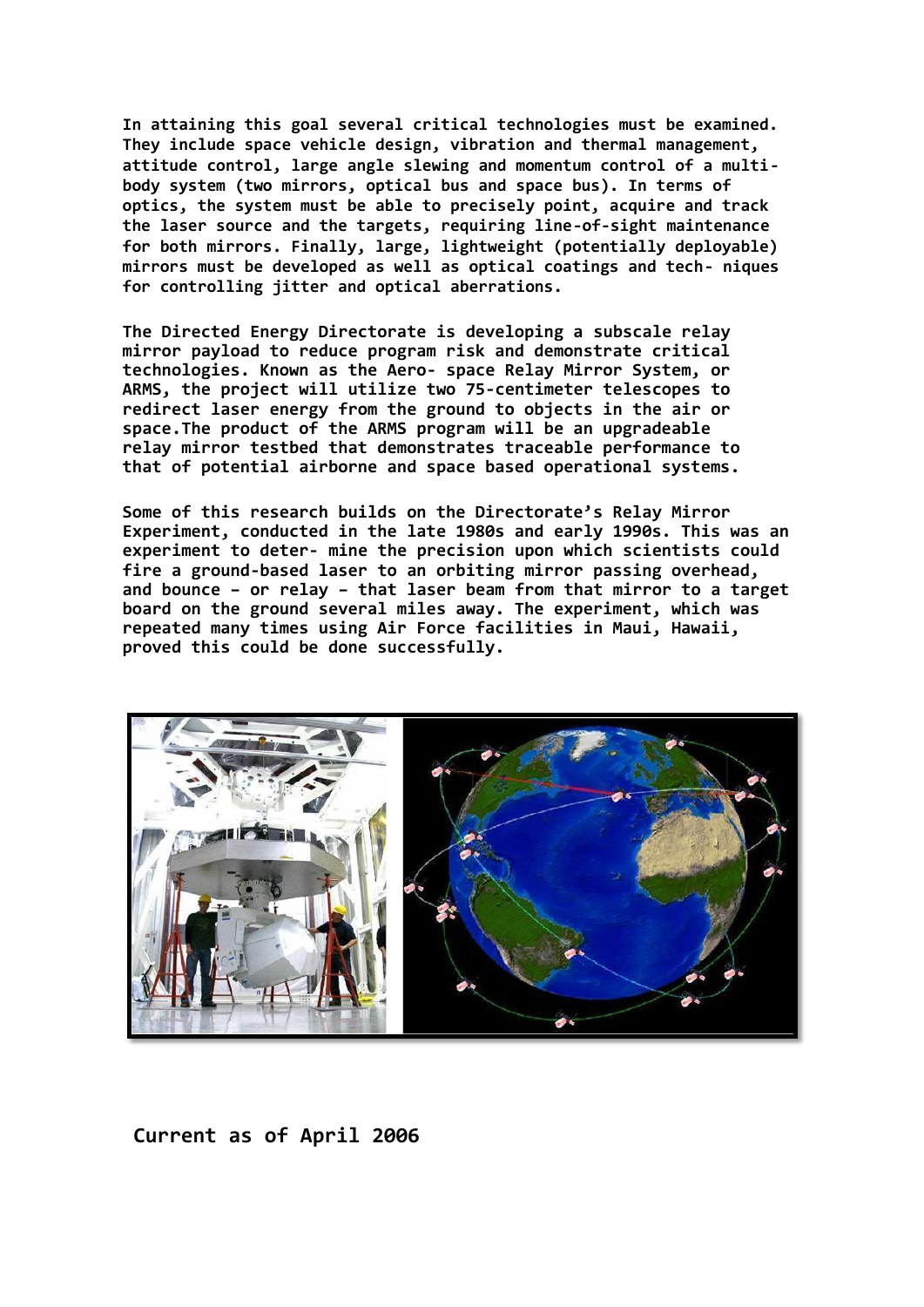#### **BOEING-SVS Technician Reflected in the Airborne Relay Mirror System (ARMS)**

**In May 2006, the Laser & Electro Optical Systems (L&EOS) unit of Boeing Missile Defense Systems (MDS) received a contract potentially worth more than \$400 million to continue supporting two U.S. Air Force laboratories engaged in cutting-edge research on high energy laser and satellite tracking technologies. Under the Air Force Research Laboratory's Innovative**

**Research and Optical Support Services (IROSS) contract, Boeing Laser & Electro Optical Systems will provide technical support services at the Maui Space Surveillance System (MSSS) in Hawaii and the Starfire Optical Range (SOR) at Kirtland Air Force Base in Albuquerque, N.M - Boeing and the U.S. Air Force announced in 2006 that they successfully redirected a laser beam to a target using their Aerospace Relay Mirror System (ARMS).**

**This demonstration was a major step in the development of relay technology because it showed that a relay mirror system can receive laser energy and redirect it to a target, extending the laser's range. The Air Force plans to use the ARMS hardware to establish a permanent test bed for relay system technology development. Relay mirror systems will greatly enhance the performance of laser weapon systems by reducing the atmosphere's effects on laser beams, extending their range beyond line of sight and expanding potential laser engagement geometries…**

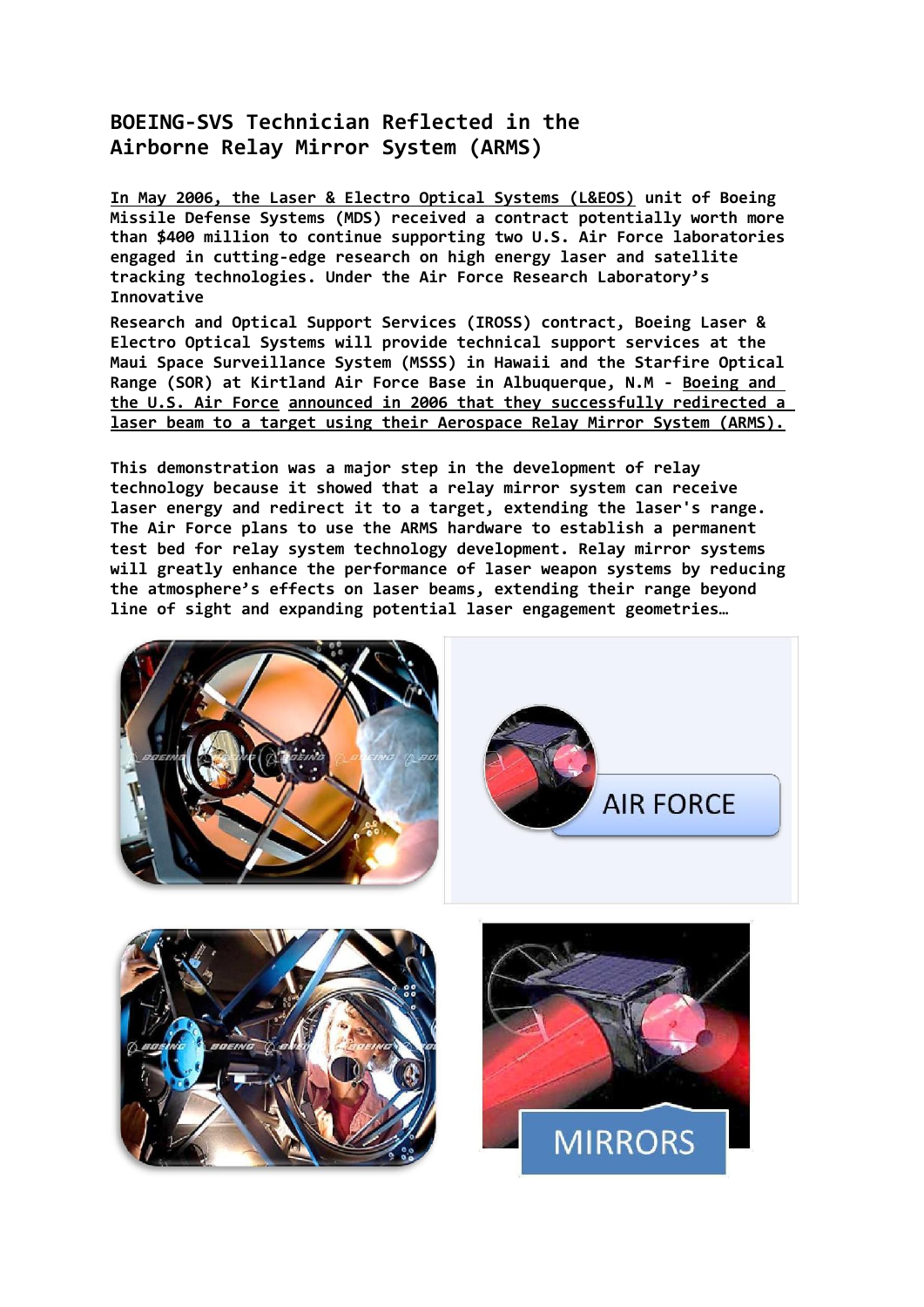## **LASERS in 80s = BATTLE MIRRORS and PEBBLES**

**By BRYAN BRUMLEY LIVERMORE - CALIFORNIA**

**In a industrial park amid the vineyards east of San Francisco, some of the worlds TOP SCIENTISTS are designing weapons to defend the USA against a missile attack from Space. As with the makers of fine wines, their work will not show itself soon.**

**The researches are nurturing concepts, that will not bear much fruit before the 21. Century. The crop includes the machinery of STAR WARS: x-ray lasers, high – technology Battle mirrors, charged particle beams ( president Reagan Defense Intiative). Government scientists at the Lavrence Livermore NATIONAL LABORATORY are circumspect about their work, which is carried out in a COMPLEX of brightly colored aluminum ware houses surrounded by high fences and armed guards. The first element of STAR WARS that could fly is the anti – missile missile, which was developed els-where and is not so esoteric as the 21 century, weapons under study at Livermore. The Pentagon already has successfully tested some versions.These … "boost -phase kill" weapons are intended to stop enemy in the first moments of flight, before they release their thounsadns of arheads and tens of thousands of decoys, over helming later defense.**

#### **BATTLE MIRRORS**

**The most promising of these weapons, according to AIR FORCE (general James Abrahamson) who heads the Staregic Defense Intitative is the freee-electron laser. These lasers, based on Earth would bounce intense, high – energy light beams off orbiting space mirrors and destroy enemy missiles moments after lift- off. Prototypes lasers combine break throughts in several fields to prode a BEAM, that can be "tuned" to most effectively penetrate the atmosphere and travel to targets half a world away. So far, that wiggier has been able to tune 40 % of beam energy, but it has not been tested as FR /frequency that can pass through the atmosphere.Current designs envision bouncing beams from ground – based lasers off Mirrors parked in Station-ary ORBIT,, some plans call for putting the mirrors halfaway to the moon, to protect them from enemy attack satellites. Briggs foresses 5- 7 laser centers with about 10 lasers per site (100-1000 megawatts of power).**



**Relay Mirror Technology, under the Air Force**

**Research Laboratory's Directed Energy Directorate at Kirtland Air Force Base, New Mexico.**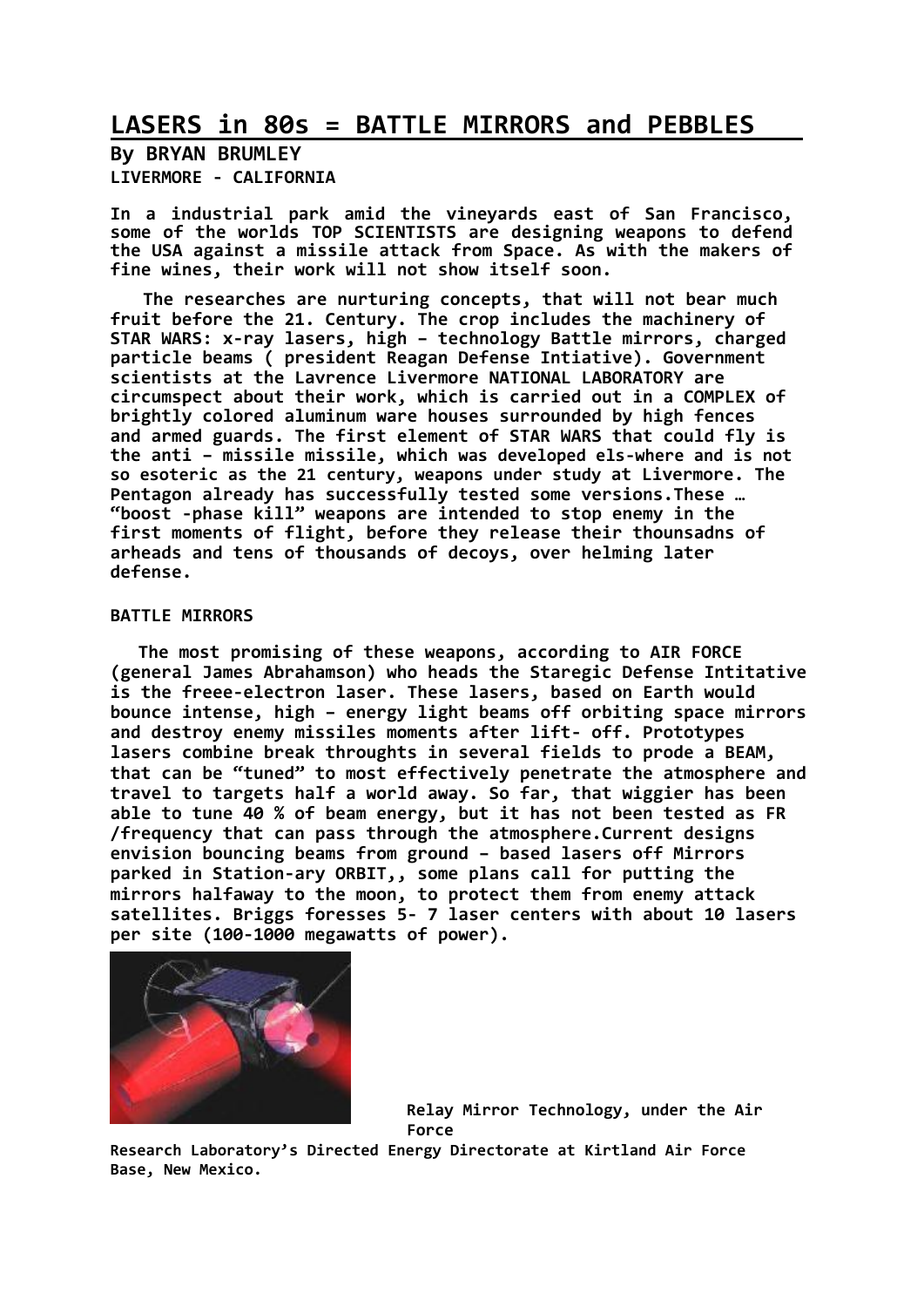

Figure 8.2 Geostationary Relay of Short-Wave Laser Weapon Source: French, 1985. Reproduced with permission.

Another option generally favoured by proponents of this concept, like the former Presidential Science Adviser George Keyworth, is to have low-orbit 'mission mirrors' to track the ICBMs and redirect the beams sent down to them from GEO (figure 8.2). These would suffer from the absentee problem, but each could be cheaper and lighter than a chemical laser battle station.

The feasibility of such a system is hard to judge because the concept is not yet clearly defined and a number of technological problems are still some way from resolution. Multi-megawatt excimer or free-electron lasers, large space-based mirrors capable of handling high-power short-wave beams, and the necessary atmospheric propagation techniques have all yet to be developed. However, the theoretical power requirements for a system using such ground-based lasers suggest that the cost would be high.<sup>10</sup> Again the cost of developing, building and deploying such a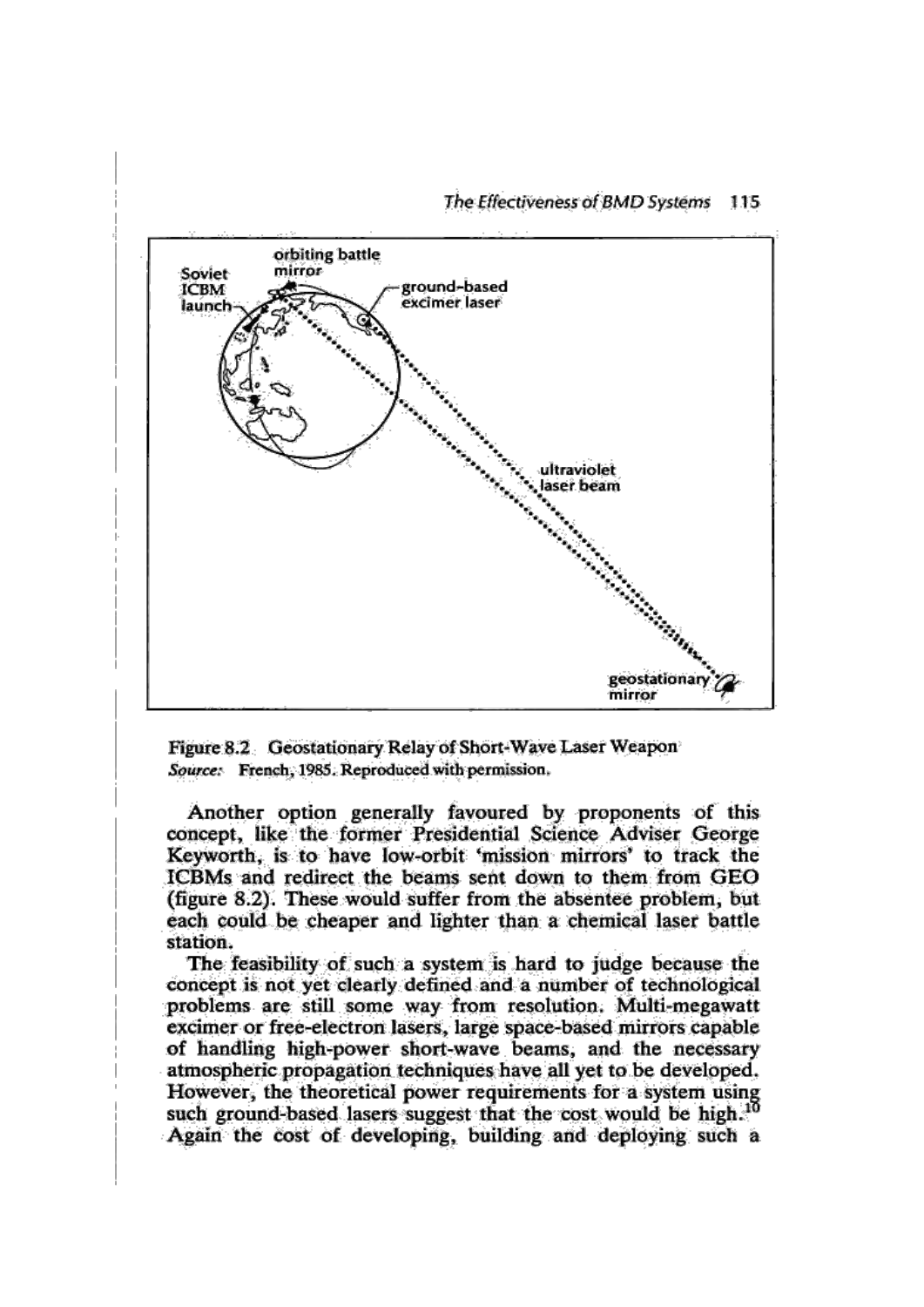

**KIRTLAND AIR FORCE BASE, N.M. — Shown here is the Defense Department's largest mirror coating chamber, open at center. It was installed recently at the Air Force Research Laboratory's Starfire Optical Range. (Air Force photo by 1st Lt. Wellington Phillips)**



 **Starfire Optical Range telescope**

**Air Force Research Laboratory Directed Energy Directorate's Starfire Optical Range 3.5-meter telescope. The world-class adaptive optics telescope is the second largest telescope in the Department of Defense.**